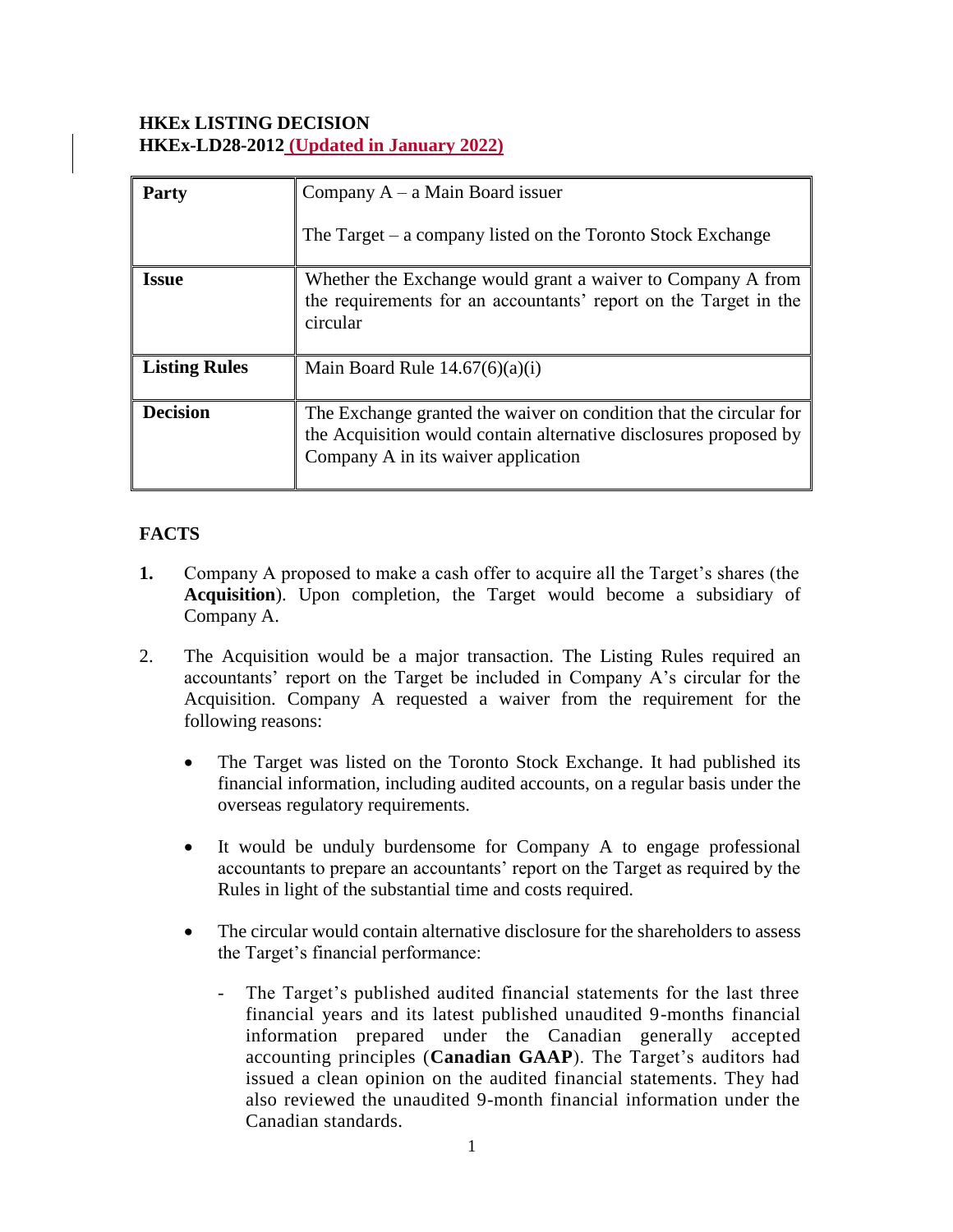They were a firm of accountants with international name and reputation and registered with a recognized body of accountants.

- A line-by-line reconciliation of the Target's financial information for the differences between its accounting policies under the Canadian GAAP and Company A's accounting policies under HKFRS, with an explanation of the differences. Company A's auditors would review the reconciliation under Hong Kong Standard of Assurance Engagements 3000.
- Additional information which was required for an accountants' report under the Rules but not disclosed in the Target's published accounts.

#### **APPLICABLE LISTING RULES**

3. Rule 14.67 requires that:-

...a circular issued in relation to an acquisition constituting a major transaction must contain:-

...

- $(6)(a)(i)$  an accountants' report on the business, company or
	- companies being acquired in accordance with Chapter 4 of the Exchange Listing Rules provided that, where any company in question has not or will not become a subsidiary of the listed issuer, the Exchange may be prepared to relax this requirement. The accounts on which the report is based must relate to a financial period ended 6 months or less before the circular is issued. The financial information on the business, company or companies being acquired as contained in the accountants' report must be prepared using accounting policies which should be materially consistent with those of the listed issuer; ...
- 4. Rule  $4.03<sup>1</sup>$  provides that :-

 $\overline{a}$ 

<sup>&</sup>lt;sup>1</sup> On 1 January 2022, Rule 4.03(2) was amended to state that, in the case of a major transaction circular issued by a listed issuer in connection with the acquisition of an overseas company, the overseas audit firms must also be subject to independent oversight by a regulatory body of a jurisdiction that is a full signatory to the IOSCO Multilateral Memorandum of Understanding Concerning Consultation and Cooperation and the Exchange of Information ("**IOSCO MMOU**"). It would be acceptable if the relevant audit oversight body is not a signatory to the IOSCO MMOU but the securities regulator in the same jurisdiction must be a full signatory to the IOSCO MMOU. The Rule amendment would not change the analysis and conclusion in this case. *(Added in January 2022)*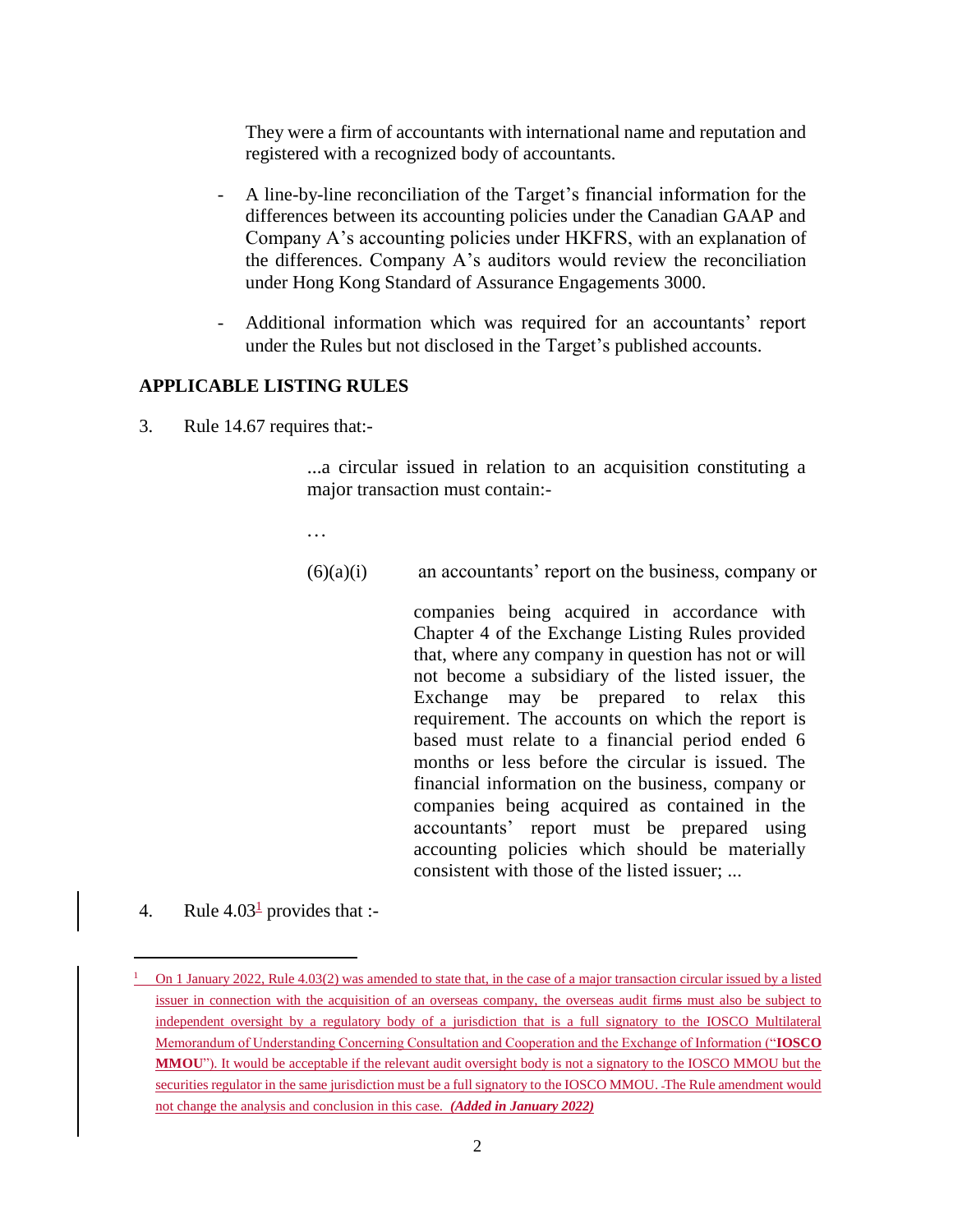all accountants' reports must normally be prepared by certified public accountants who are qualified under the Professional Accountants Ordinance for appointment as auditors of a company and who are independent both of the issuer and of any other company concerned to the same extent as that required of an auditor under the Companies Ordinance and in accordance with the requirements on independence issued by the Hong Kong Institute of Certified Public Accountants, provided that, in the case of a circular issued by a listed issuer in connection with the acquisition

of an overseas company, the Exchange may be prepared to permit the accountants' report to be prepared by a firm of practising accountants which is not so qualified but which is acceptable to the Exchange. Such a firm must normally have an international name and reputation and be a member of a recognised body of accountants.

5. Rule 4.11 requires that:-

the financial history of results and the balance sheet included in the accountants' report must normally be drawn up in conformity with:-

- (a) Hong Kong Financial Reporting Standards (HKFRS); or
- (b) International Financial Reporting Standards (IFRS); or ...

# **ANALYSIS**

 $\overline{a}$ 

- 6. Under the Listing Rules, an issuer must ensure that the information in its circular for a notifiable transaction is accurate and complete in all material respects and not misleading or deceptive. The circular must contain all information necessary to allow the issuer's shareholders to make a properly informed decision on how to vote on the transaction.
- 7. In this case, the Exchange noted that:
	- The Target had been publishing financial information to the market on a regular basis to enable investors to assess its activities and financial position. It was listed on an overseas stock exchange and its financial disclosures were subject to supervision by regulatory authorities.
	- The Target's accounts to be disclosed in the circular were audited/reviewed by its auditors. While the auditors were not registered under the Hong Kong Professional Accountants Ordinance, they were a firm of accountants with international name and reputation and -registered with a recognized body of accountants<sup>2</sup>.

<sup>2</sup> The securities regulator in Canada was a full signatory to the IOSCO MMOU. *(Added in January 2022)*